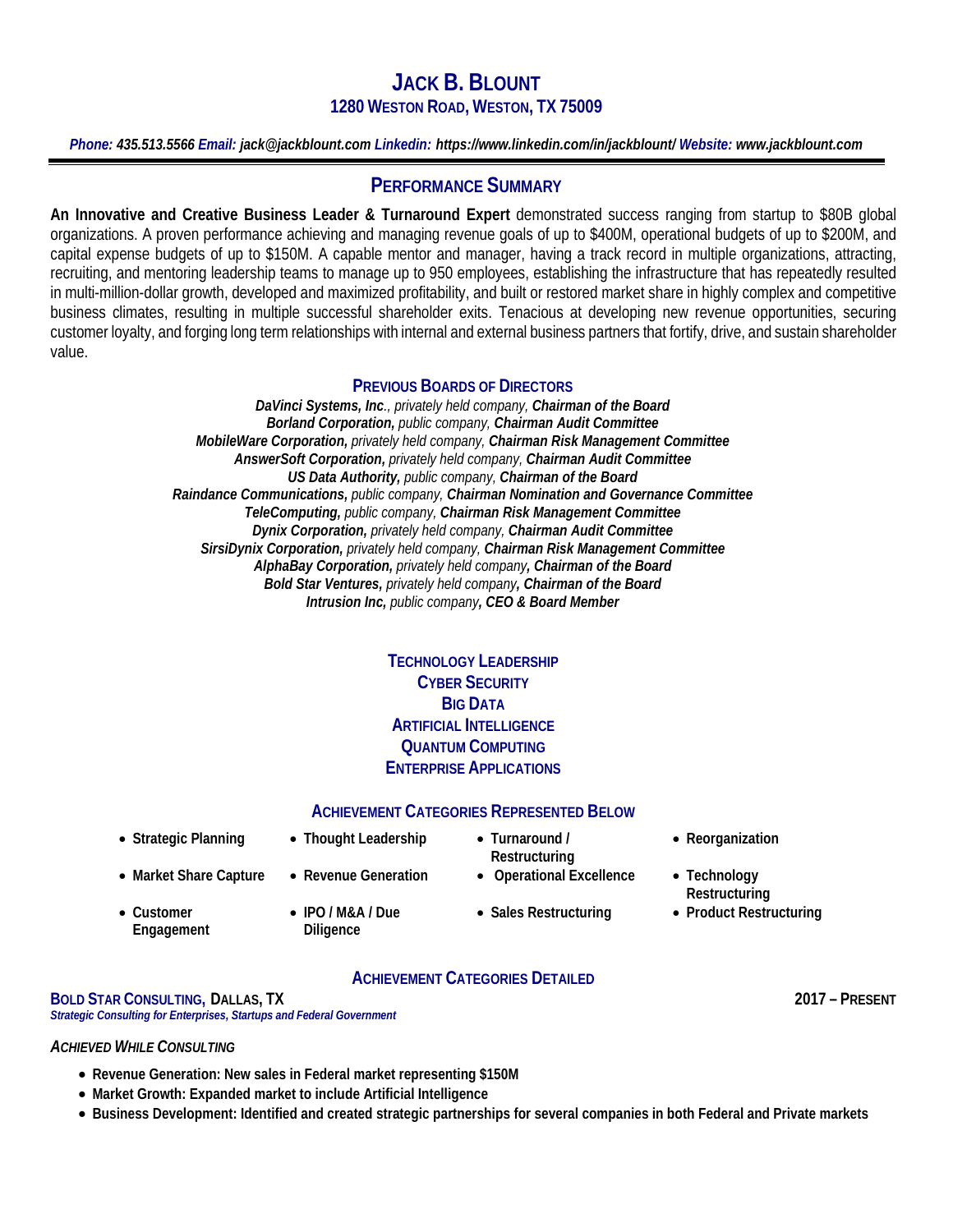#### **INTRUSION, DALLAS, TX 2/2020 – 8/2021**

### *Cybersecurity technology company*

- Developed business plan and technology plan for a new zero-trust architecture cybersecurity company
- Raised \$28M in the public market to fund relaunch of Intrusion as a product company in addition to its consulting business
- Designed and developed a new zero-trust firewall
- Designed and created a new website positioning Intrusion as a startup cybersecurity company
- Took the company public on NASDAQ
- Recruited a dozen beta customers to validate the Shield technology solution
- Closed contracts with a F500 worldwide business doing business in over 100 countries, a F2000 business doing business in 8 countries and many other US businesses and a government agency

### **UNITED STATES DEPARTMENT OF AGRICULTURE, NEW ORLEANS, LA 2013 – 2017**

#### *\$800M budget with 80,000 employees*

*Chief Information Officer, National Finance Center \$200M OPEX, \$150M CAPEX, and 285 employees with 8 direct. Responsible for all IT for the National Finance Center.*

- **Cybersecurity:** Recruited by Secretary of USDA to serve our government and redesign cybersecurity architecture and prevent further successful hacks, data loss or system shutdown after a major breach costing \$300M. Navigated extensive USDA IT environment: operating the 10<sup>th</sup> largest bank in the world, the 12<sup>th</sup> largest insurance provider and payroll for most federal employees including, Congress, FBI and CIA. To design a state of the art cybersecurity architecture, utilizing new hardware and software products and services for two critical datacenters. Within 120 days, the USDA was tested by a new FBI security team task force set up by the President and it passed. **To date, the USDA has never again been breached, despite 40,000 attacks per month.**
- **Legacy Systems Replacement:** Challenged by the Deputy CEO to reduce costs and replace legacy systems (at a cost of \$60M annually). Performed the analysis within 30 days and developed the RFP, defining and executing requirements. This resulted in a new, Cloud based solution at a 40% cost reduction, saving \$30M, while providing 20X the performance and .9999% uptime. **This was made the strategic direction for all government IT projects going forward.**
- **Customer Engagement Excellence:** Tasked by the CFO to design a new system after call center response times (60 agencies / 10,000 users) took twice the time allotted and \$2M spent on corrective measures yielded little change. Replaced ineffective staff, eliminated excess costs, and introduced customer satisfaction training. Closed 900 service requests the first 90 days, while installing the new system, which led to login, research, and close within 48 hours (9X expectations), skyrocketing customer satisfaction from 68% to 99%. **This model and tool was duplicated by other government agencies as a result.**

#### **ALPHA BAY CORPORATION, SALT LAKE CITY, UT 2005 – 2012**

# *A \$25M retail software company with 45 employees*

*Chairman, CEO, and CTO*

\$8M OPEX, \$2M CAPEX, \$ and XX employees with 45 employees with 6 direct. Responsible for all aspects of the company including, sales, marketing, IT, cyber-security, *and operations*

• **Systems Restructuring:** Retail systems were all "batch file" driven, leaving retailers in the dark on inventory levels and preventing order accuracy. Over 5 years, met with prospective customers to design specific features, raised capital, hired employees, developed a new real-time enterprise retail system with ~12M lines of source code. **Ran QA testing and sold the new system to two F500 reference customers, funding the company for 2 years until the strategic sale to Dish Networks.**

#### **DYNIX CORPORATION (NOW SIRSI DYNIX), PROVO, UT 2002 – 2005**

*A \$120M Enterprise Resource Planning systems (ERP) company with 450 employees Chief Executive Officer, CIO, and Board of Directors*

*\$60M OPEX, \$10M CAPEX, \$120M Revenue Goal and 450 employees with 8 direct. Responsible for the international corporation including, sales, marketing, operations, development and IT.*

- **Turnaround / Successful Shareholder Exit:** Hired by the Private Equity owners to lead turnaround and recover investment after declining sales and EDITDA. Led analysis, redesigned a next generation product, rebranded, removed underperforming leadership, and doubled engineering resources while cutting costs. Developed new sales and marketing campaigns, that doubled revenues (from \$65M to \$120M), transforming EDITDA from -\$1.5M to \$10M. *[This was recognized by the developer of Agile as a next generation example of success and](https://ieeexplore.ieee.org/document/4076936/)  [the largest and most successful International Agile development project ever.](https://ieeexplore.ieee.org/document/4076936/)* **The PE firm sold the company at a significant multiple over market EBITDA.**
- **Marquee Account Capture:** Led all marquee sales opportunities over \$1M in Europe, Asia, Russia and US resulting in 14 \$1M+ new customer sales including a \$2.5M government sale to the country of Jordan.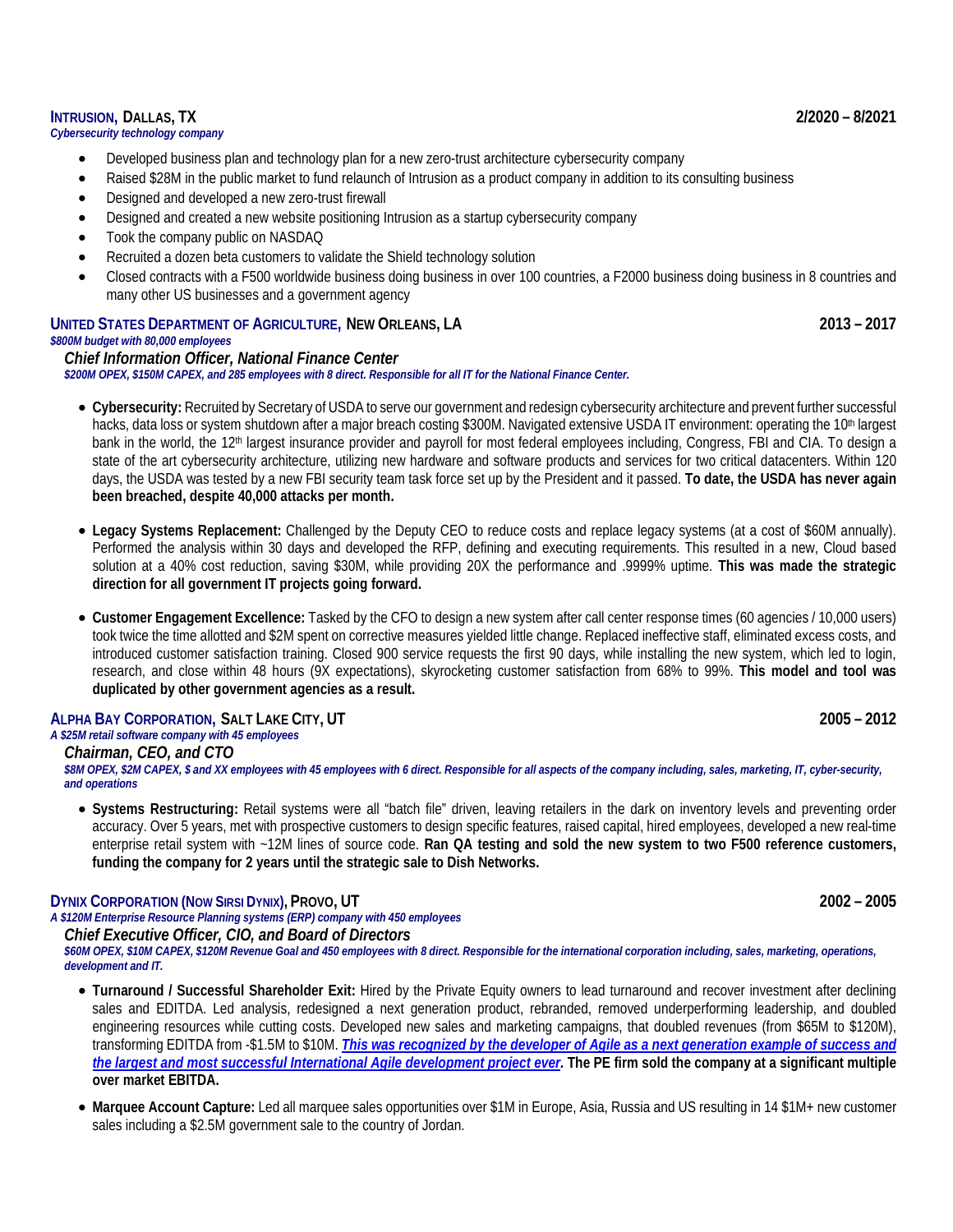#### **RAINDANCE COMMUNICATIONS, LOUISVILLE, CO 2001 – 2002**

*A \$40M telecommunications solutions company with 85 employees Chief Operating Officer, Chief Information Officer, and Board of Directors \$40M OPEX, \$10M CAPEX, \$50M Revenue Goal and 85 employees with 6 direct. Responsible for sales, marketing, operations and development.*

• **Valuation Growth / Sales Restructuring / Customer Engagement:** Tasked by the Board to restore profitability after significant investment in direct sales and a \$40M advertising budget failed to yield results. Developed the strategy to restructure customer engagement and eliminated 80% of advertising spend. Reassigned or released underperforming employees, recruited, trained, and mentored a new team. These efforts drove all-time-high engagement to 10X. **Within 90 days, sales quadrupled and within the year, stock valuation grew 4.4X, (5X Board level expectations), resulting in the sale of the company and a successful shareholder exit 2 years later.**

#### **TELECOMPUTING, INC., FORT LAUDERDALE, FLORIDA 2000**

#### *A \$25M company with 150 employees*

*Chief Technology Officer, EVP of Engineering, and Board of Directors \$20M OPEX, \$20M CAPEX, \$25M Revenue Goal and 110 employees with 6 direct. Responsible for all development, operations, partnerships and strategy.*

• **IPO / Sales & Product Restructuring:** Recruited by the CEO to generate international sales to prepare the company for IPO. Investigation revealed a narrow product offering with little appeal. Led technology expansion utilizing customized SAP and Oracle financials and selling them as ASP (Application Service Provider) offerings. Within 60 days, developed the partnership, licensed the technology, configured it for mid-sized businesses, and led the implementation. **Generated 1,200 new customers (6X growth) the first year, raising \$18M and achieving a market cap of \$234M in the IPO.**

#### **J. D. EDWARDS, INC., DENVER, COLORADO 1999**

*A \$300M enterprise software systems company with 2,500 employees. Executive Vice President and e-Commerce Chief Information Officer \$50M Revenue Goal and 150 employees with 6 direct. Responsible for all development, sales, marketing and operations.*

• **Business Transformation / Turnaround / Successful Shareholder Exit:** Recruited and charged with restoring order after 3 years' product development of an ERP system resulted in product failure lawsuits within weeks of release. Investigated issues, met with customers, and created a strategy to transform and relaunch. Within 9 months, the new system met customer expectations, all lawsuits were dropped, and the customers agreed to do press release endorsements. **This made e-business the fastest growing segment resulting in the sale of the company.**

#### **MOBILEWARE CORPORATION, PLANO, TEXAS 1994 – 1998**

*A \$10M enterprise software systems company with 35 employees. Chief Executive Officer, Chief Technology Officer, and Board of Directors \$6M OPEX, \$1M CAPEX, \$5M Revenue Goal and 35 employees with 6 direct. Responsible for development, sales, marketing, operations, and IT.*

• **Award Winning Product Re-Engineering / Shareholder Exit:** Recruited by the Board after 3 years' missed targets led to no new investors or financing. Identified a poorly designed product that could not integrate. Developed and led a new strategy, hired engineering, and led product development and sales, presented to investors and secured \$10M. Within a year, launched and won best mobile technology at Comdex. **This drove sales through OEM partnerships with Informix, Nokia, Bell Canada and Itochu, who eventually acquired the company.**

#### **BORLAND, INC., SCOTTS VALLEY, CALIFORNIA 1993**

*A \$200M software company with 1,200 employees.*

*Chief Operating Officer and Board of Directors*  $$100M$  OPEX, \$30M CAPEX, \$200M Revenue Goal and 950 employees with 8 direct. Responsible for sales, marketing, operations, and development.

- **Product Innovation / Litigation Strategy:** Borland was involved in a year-long lawsuit with Lotus over copyright infringement (Quattro Pro.), the highest selling product, which resulted in a cease and desist on the cusp of a new version. Worked with legal and software engineering to developed a new unique product with unique algorithms to avoid infringement, persuaded strategic alliances at Microsoft and IBM, and began the development effort. **Won the lawsuit and shipped new release of Quattro, restoring viability and growing revenues, which grew stock valuation.**
- **Operational Optimization: The** company was fragmented with 18 disparate P&Ls, removing any leverage for development, operations or sales. Charged by the CEO & Chairman with reducing costs while increasing sales. Evaluated the entire organization, identified potential changes, and led reorganization and consolidation. Reduced P&Ls to 6, reduced headcount, renegotiated vendor relationships and within 30 days delivering 30% cost reductions, 3X Board expectations while increasing sales 10%. **This doubled stock valuation and reinvigorated investors.**